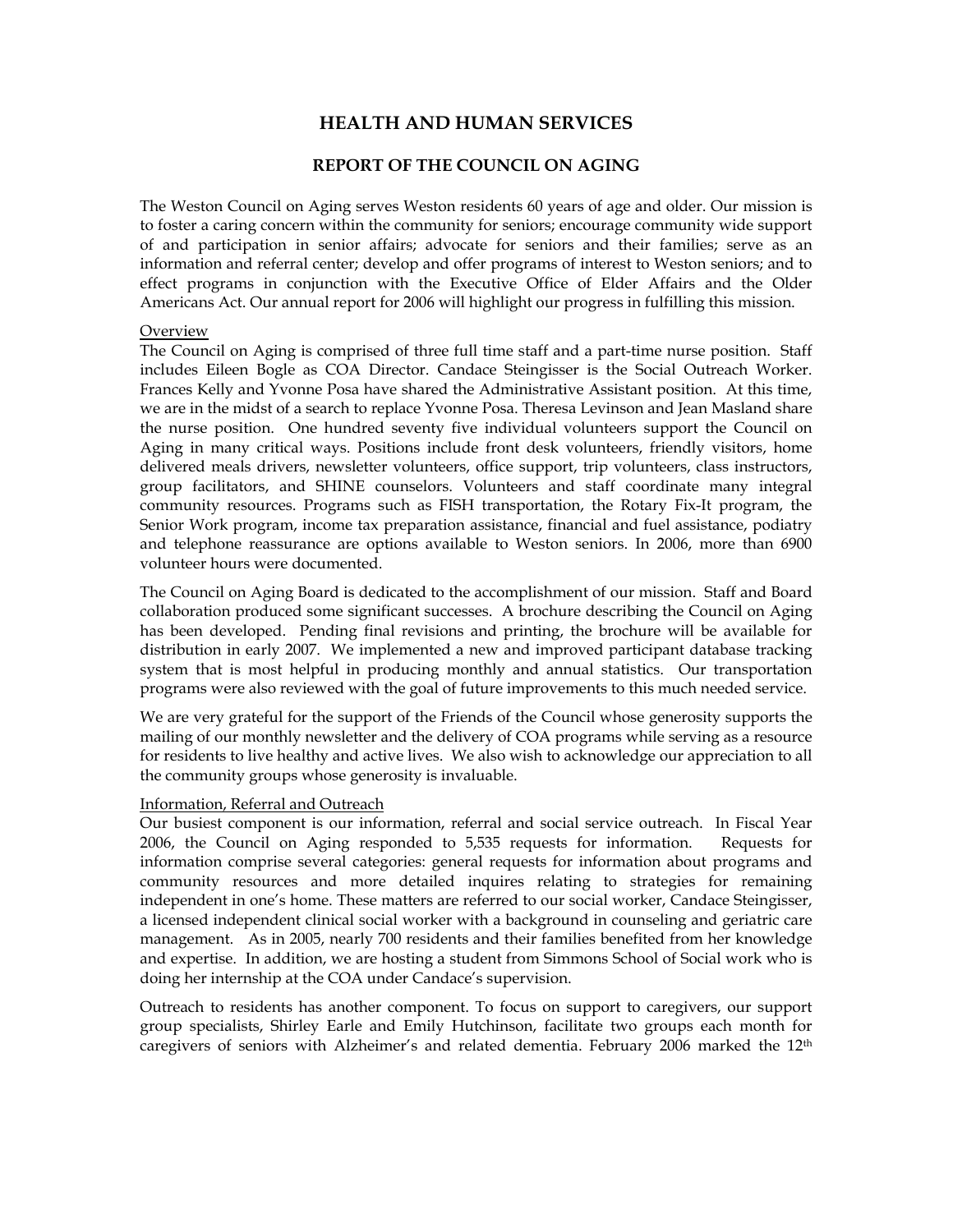anniversary of these groups in Weston. As noted by Shirley Earle, the groups provide support and an opportunity to manage difficult changes in their lives.

We also know from recent census data, that 23% of the Weston community is 60 years of age and older. In collaboration with the Police and Fire Departments, we began meeting to discuss emergency preparedness for seniors living in town. We initiated a survey to assess risk in the event of an emergency and to help Fire and Police know who might need assistance. This survey also provides a structured approach to outreach to Weston residents who may be unfamiliar with services provided by the Council on Aging.

Changes in health insurance coverage were a critical issue in 2006. We hosted several information sessions on the many health plan options. Not surprisingly, the SHINE (Serving the Health Information Needs of Elders) program experienced a surge of activity as our volunteer counselor, Nancy Baer, worked with hundreds of seniors to provide health care plan information, assistance and counseling.

## Intergenerational Programs

This program continues to succeed in linking students and older residents. Led by members of the COA Board, intergenerational programs impact Weston pre-school to high school students. Accomplishments include: classroom visits for pre-kindergarten children; an expansion of the first grade reading program to both Weston elementary schools with 14 volunteers helping emerging readers; third graders experienced another great year of oral histories as seniors discussed what third grade was like for them in another generation; middle school students learned to knit from members of the Project Linus Knitting group; and in May, seniors headed to the classrooms for the first annual Intergenerational Day at Weston Middle School. This event included classroom visits and musical performances. The high school intergenerational club maintained its successful contacts with the Council on Aging with gatherings at Brook School Apartment, monthly baking at the Community Center and several shared book group discussions at Merriam Village.

Additionally we have outstanding cooperation with countless organizations such as the Country Garden Club, the Scouts, WCCA, and the Weston Community League

In the winter of 2006 we worked with a Weston High school student to offer a supplemental snow shoveling program for Weston seniors. To achieve his Eagle Scout badge, this industrious student recruited and organized student shovelers. We are very pleased that this snow shoveling for seniors will continue in the winter of 2007.

## Health, Nutrition and Wellness

The Council on Aging nurses oversee the many aspects of our health related programs. Our Friday morning Keep Well Clinic offers blood pressure screening along with hearing screenings and other preventive screenings. In FY 2006, 824 screenings were provided. Our nurses work collaboratively with our social worker to assist in assessment and care management decisions. This collaboration also involves monthly meetings with the town departments including Police, Fire and the Board of Health.

Responsibilities also include the coordination of our Health Education Program. In 2006 presentations covered topics on healthy diets, polypharmacy, sleep issues, stroke prevention, grand-parenting, heart disease, orthopedic concerns, and mental fitness.

The medical equipment loan closet is another valuable community resource as in the past year has utilization increased by 12 percent.

Our Monday lunch program sponsored by Springwell at Brook School Apartments is an important community program along with the Friday lunch at the COA. The collaboration with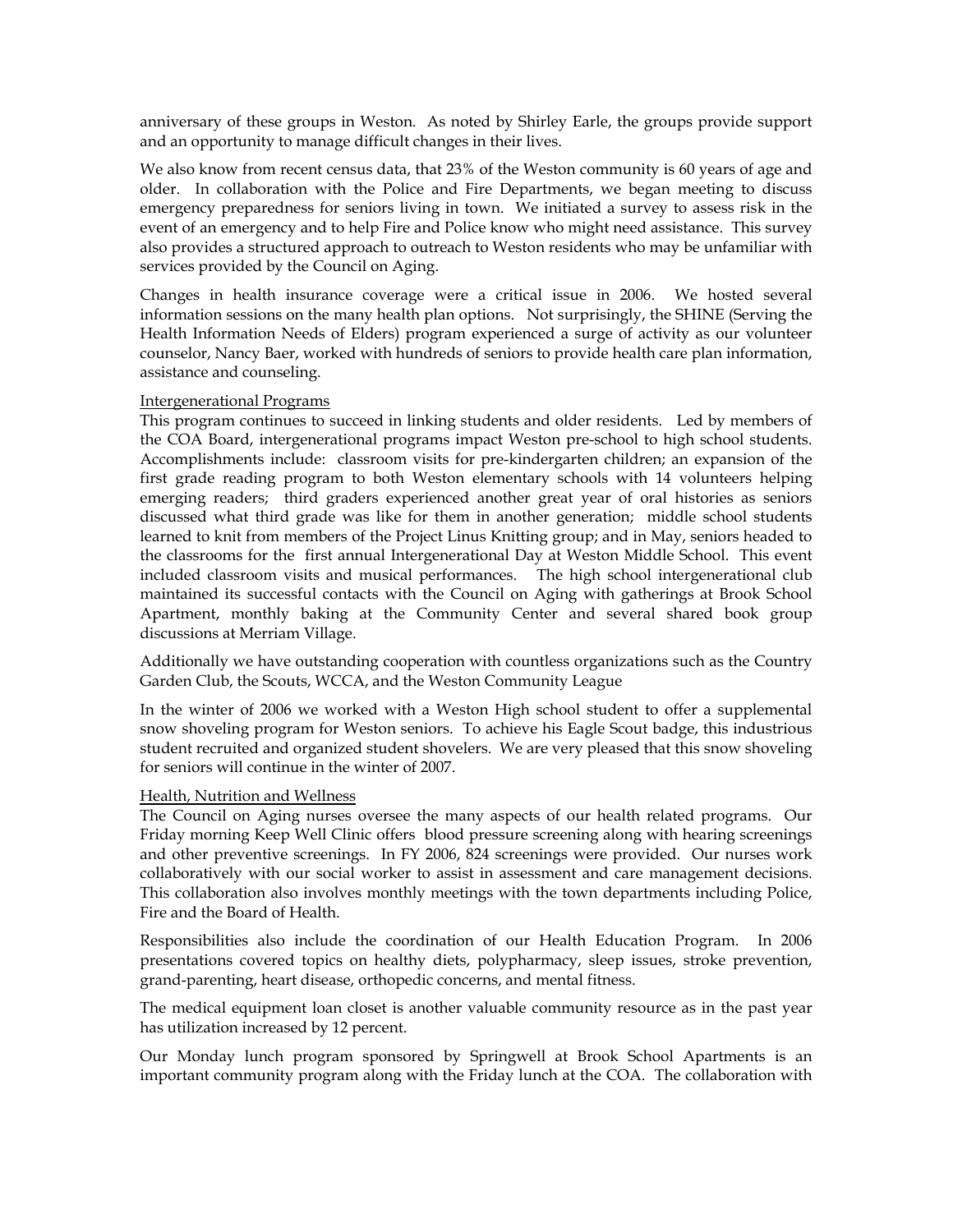the Weston Public Schools to provide the Friday lunch has been very successful. Delicious lunches and engaging speakers create a lively Friday of Keep Well Clinics, education and food.

For older persons in need of in-home support, home delivered meals provided by Springwell are available five days per week. Delivered by our wonderful and dedicated volunteers, the program is also supported by community groups who provide baked goods and festive holiday decorations.

The health component at the COA includes access to a registered dietician twice each month to discuss concerns about diet and nutrition. The Land Sake Farm donation program of fresh vegetables is a welcome weekly event during the summer harvest months. And last but not least, is the food pantry available to Weston residents during COA hours. We are very grateful to the many donors who support the pantry throughout the year.

### Fitness

The many COA fitness programs include aerobic fitness, balance, strength and flexibility training, yoga, tai chi and line dancing. A goal for 2006 was achieved with the launch of the Weston walking group. Supported by many volunteers, the group walks twice a week around local Weston trails, for walkers at varied levels. More than 300 residents attended our various classes.

### Education and Community Service

We planned and coordinated a wide array of exciting, stimulating instructional classes, programs and lectures. Selections include bridge, legal concerns, health insurance, computer technology, digital photography, Spanish, watercolor, and community resources. The monthly book group, initiated by Susan Brennan, Director of the Library, read and discussed 10 books during the year. The weekly Short Story Group shared dozens of stories. The Project Linus afghan knitting group met twice each month to share knitting projects. In the first five years of operation, knitters donated 840 afghans to area hospitals. More than 600 people participated in our various programs

## Transportation

Transportation is provided in several ways. WESTON FISH (Friends in Service Helping) recruits volunteers to assist with transportation to medical appointments. FISH callers and drivers are critical Weston volunteers. Coordinated by Cindy Mosher, volunteers made 324 trips for 55 Weston Seniors. Transportation within Weston and adjoining communities is provided with subsidized taxi coupons. 824 rides were provided. Our Friendship Bus provides weekly shopping trips to grocery stores and pharmacies as well as transportation to Boston symphony and theater events. COA trips offer the opportunity to travel to area events such as "White Christmas", the Flower Show, BSO Rehearsal, Mass MOCA, Charles River Museum, Forbes Museum and Adams House in Quincy, etc.

## Appreciation:

It is through the dedicated efforts of the many individuals and groups who donate their time and energy that COA programs expanded and strengthened in 2006. We are very appreciative of these collaborations in serving the needs of Weston seniors. It is this caring and support that has given us a strong foundation upon which to build in the future.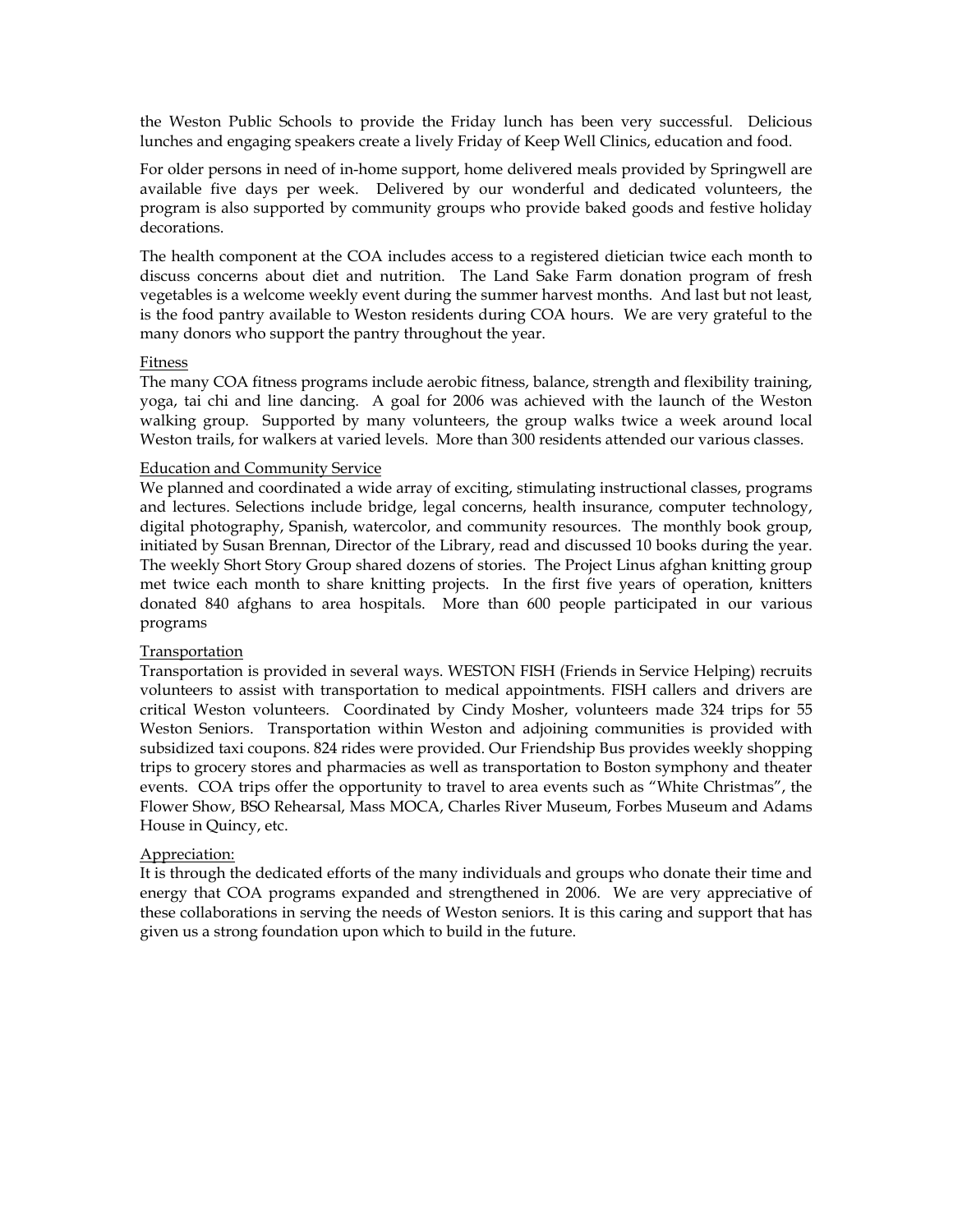#### **REPORT OF THE ELDERLY HOUSING COMMITTEE**

Brook School Apartment rentals continue at full capacity, with a substantial waiting list of prospective renters. As of the end of December 2006, there are 102 people waiting for the subsidized apartments (representing a two-year waiting list) and 30 waiting for market value apartments to become available. In 2006 a victim of the Katrina disaster moved into a market value apartment, fully subsidized by FEMA for one year. The need for affordable housing for the elderly and disabled remains greater than the available supply.

Anne Bennett has joined the staff as a part time employee specializing in resident/applicant income certifications. Her cheerful and efficient presence is a welcome addition to the Brook School family. The Committee welcomes its newest member, Ted E. Kirchner, whose valuable participation has already made its mark.

The first phase of a landscaping initiative is underway, with new plantings enhancing the visual appeal of the campus. Kudos to the Country Garden Club for the planting and maintaining of the beautiful new flowerpots in the central courtyard area. Residents and visitors alike delight in the seasonal plantings, which the Garden Club has provided for years.

# **REPORT OF THE EAST MIDDLESEX MOSQUITO CONTROL PROJECT**

The East Middlesex Mosquito Control Project conducts a program in Weston consisting of mosquito surveillance, larval and adult mosquito control, ditch maintenance and public education.

 The risk of mosquito borne disease remained the primary concern as 5 residents in eastern Massachusetts contracted EEE including 2 fatally and 3 residents contracted West Nile Virus. Mosquito populations peaked in mid summer following the emergence of floodwater mosquitoes after heavy rains in May and early June.

The adult mosquito surveillance program used traps to collect mosquitoes from as many as 4 Weston locations per night. Between May and September, information was used from 15 mosquito trap collections from 5 different nights. Selected trap collections were tested for EEE and West Nile Virus by the Mass. Dept. of Public Health.

The larval mosquito control program relies on the larvicides *Bacillus thuringiensis var. israelensis* (Bti) in wetlands and *Bacillus sphaericus* in catchbasins. An April helicopter application of Bti controlled mosquito larvae at 250 wetland acres. Field crews using portable sprayers applied Bti in the spring and the summer to 21 wetland acres when high densities of mosquito larvae were found breeding in stagnant water. During the summer, Project personnel applied larvicides to control *Culex* mosquito larvae at 1,241 roadside catchbasins.

To control adult mosquitoes, Sumithrin was applied to 938 acres at night by truck mounted aerosol sprayers when survey traps indicated high populations of mosquitoes. Advance notification of the spray program was done through notices in the Weston Town Crier, on the Project web site and via a recorded telephone message at 781- 893-5759.

The Project used an excavator to remove sand and sediment from waterways including 1,278 linear feet at Rockport Rd., 498 linear feet by Golden Ball Rd., 290 linear feet at Deerpath Lane and 154 linear feet near the Cambridge School.

The Project's public education program is designed to develop awareness within the public and the private sectors as to their roles in mosquito control. The Project serves as a resource to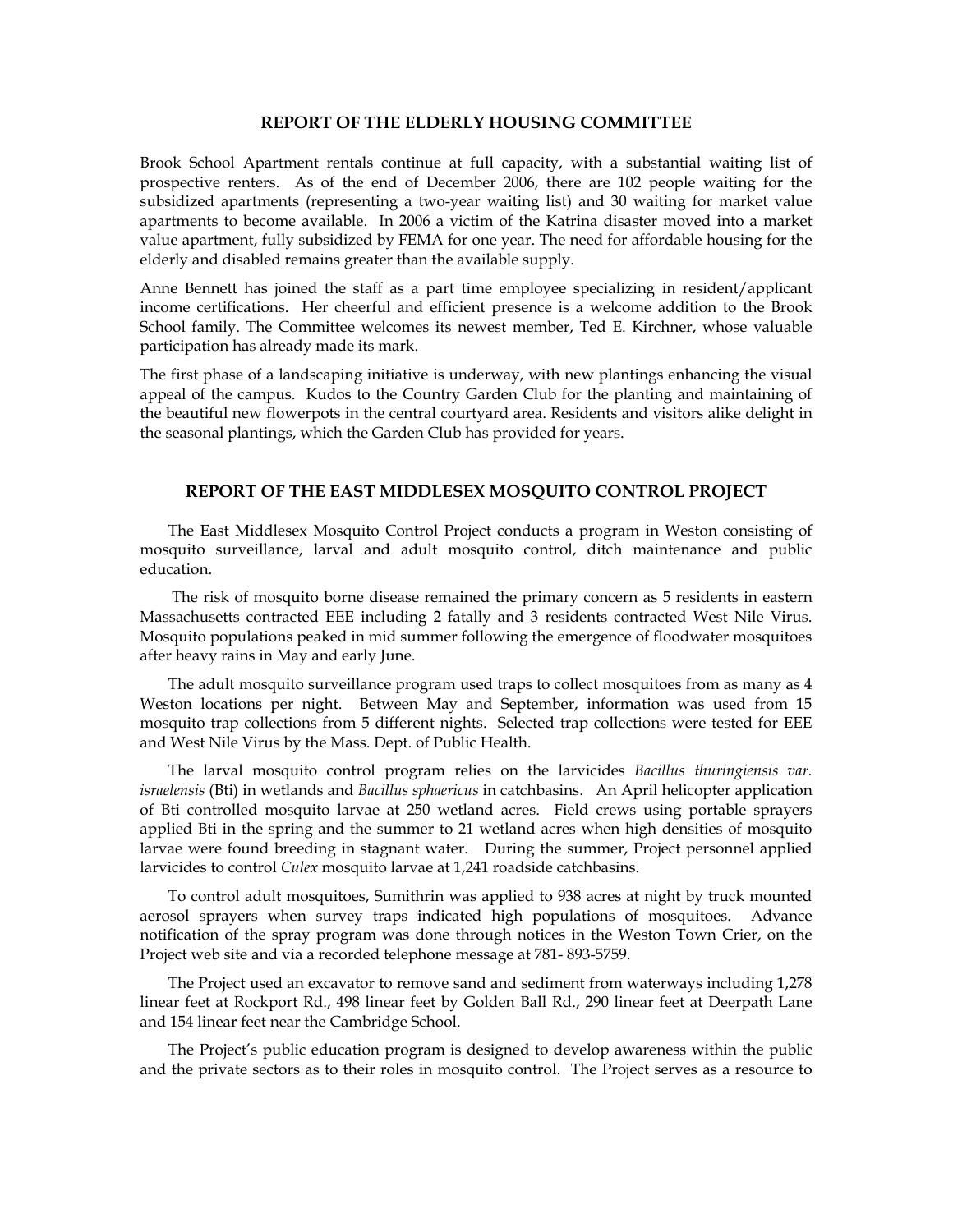residents, municipal officials and the local media on controlling mosquitoes, breeding sites and mosquito borne diseases. A web page www.town.sudbury.ma.us/services/health/emmcp provides residents with information on mosquitoes, control programs and related topics.

# **REPORT OF THE BOARD OF HEALTH**

**Board of Health Members –** Nicholas Guerina, MD, PhD; Peter Taylor, PE; Carl Hirsch, MD

**Public Health Director - Appointed by the Board of Health --** Wendy Diotalevi, RS Health Agent – Beth Koch, Public Health Nurse – Jane Brown, RN Administrative Assistant – Sharon Bonica

## **Agents to Issue Burial Permits - Appointed by Board of Health**

| Wendy Diotalevi, RS     | Sharon Bonica      | Nick Guerina, MD |
|-------------------------|--------------------|------------------|
| Beth Koch, Health Agent | M. Elizabeth Nolan | Peter Taylor, PE |
| Lisbeth C. Zeytoonjian  |                    |                  |

**Animal Inspectors - Appointed by Board of Health:** David Poirier, Wendy Diotalevi, Beth Koch

## **Introduction**

The Board of Health is responsible for the promotion and protection of public health. This is done through education and enforcement of environmental, public, medical and mental health laws and regulations. The Board of Health provides enforcement of the State Sanitary Code under the Department of Public Health and the State Environmental Code under the Department of Environmental Protection.

The State Sanitary Code includes permitting, regulating and inspecting housing, food sales and service, pools, camps, lead, asbestos and lead abatement, surveillance and reporting of communicable disease and animal health.

The State Environmental Code includes permitting and regulating wells, septic systems, ground water and air protection. The Board is committed to providing the highest protection of the public health possible with available resources.

Under the Center for Disease Control, Department of Homeland Security and Massachusetts Department of Public Health (MDPH) all Local Boards of Health have been called upon to prepare their communities for all natural and manmade disasters.

# **Public Health**

The Town of Weston is one of 34 communities assigned to Emergency Preparedness Region 4A by the MDPH. The BOH has developed an Emergency Dispensing Site Plan, Continuity of Operations Plan, arranged for Mutual Aid Agreements and worked with Hospitals for emergency preparedness as part of the deliverable requirement for the CDC Public Health Grant, administered through the MDPH.

A Weston Branch of the Region 4A Medical Reserve Corps (MRC) has been established. At the present time we are 56 members strong and are part of a regional MRC that has over 2300 members from the 34 Region 4A Communities. The Weston MRC reports to the Weston Board of Health, but exists as a part of a network of local, regional, and national organizations dedicated to rapid, safe, and effective crisis response.

As stated in their mission statement the Weston Branch of the Region 4A Medical Reserve Corps exists to strengthen the town's public health infrastructure and improve emergency preparedness. It does this by arranging for the coordination, training, and mobilization of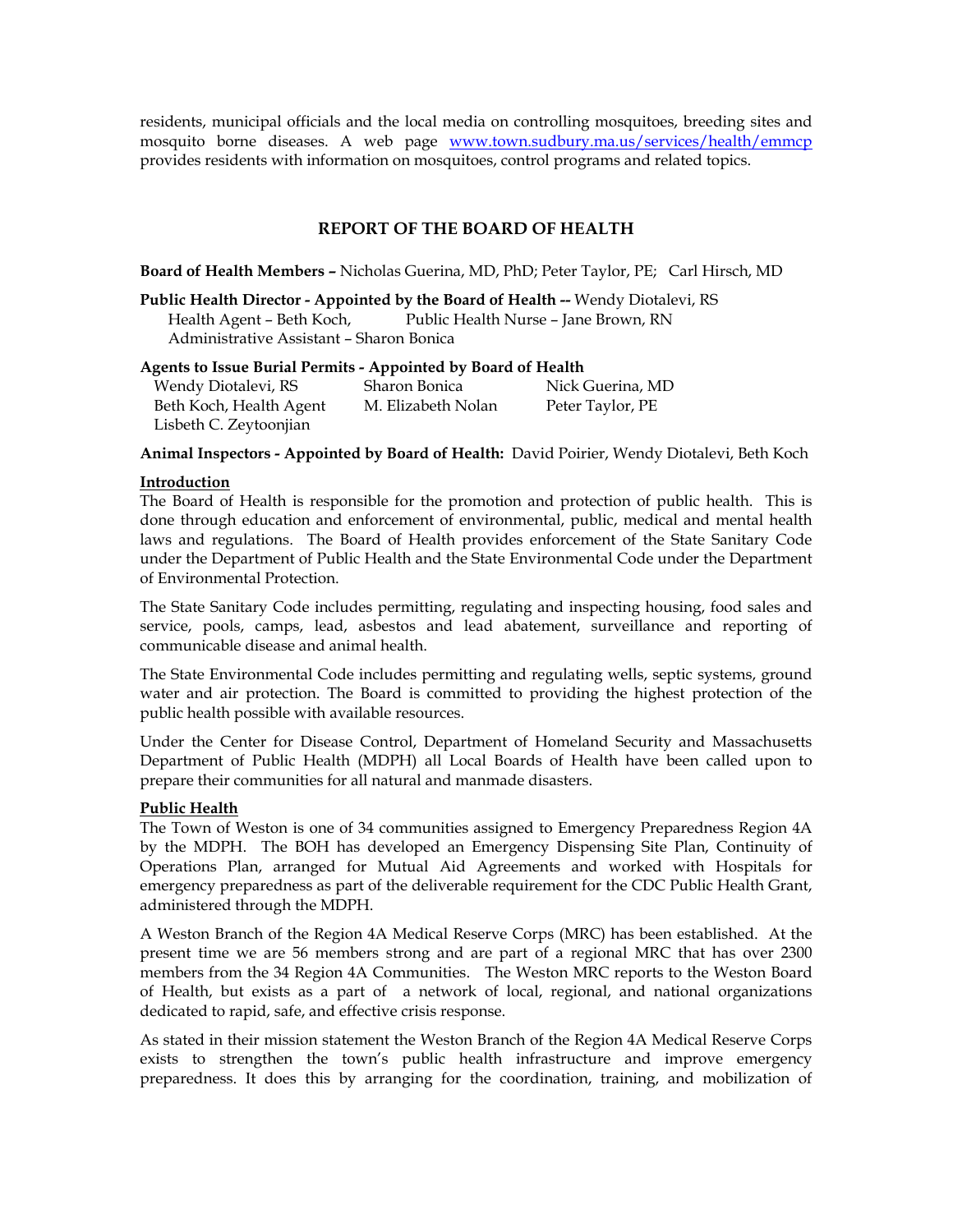medical and non-medical volunteers to be able to support disaster preparedness, relief, and recovery, emergency medical assistance, and public health outreach.

Emergency Preparedness is a relatively new consideration, primarily mandated by the Department of Homeland Security, the Center for Disease Control, and the Massachusetts Department of Public Health. National standards for Public Health Emergency Preparedness have been established. Aggressive training programs have been designed and implemented and benchmarks set by these organizations. The Board of Health has invested many man hours over the past four years in planning and training to properly prepare and implement an emergency plan for the community.

The BOH provides vaccines to physicians through the state funded vaccine program by the Massachusetts Department of Public Health to insure vaccine availability for the members of our community. This year the BOH provided 16,729 doses of vaccine valued at more than \$410,000.

Two flu clinics were held in the fall of the 2006 flu season and over 400 doses of flu vaccine were administered to senior citizens and at risk populations of Weston. The BOH sincerely thanks the Weston Medical Reserve Corps who graciously donated their time and talents to this very successful effort.

| Nick Guerina, M.D. | Will Cochran, M.D. | Jane Brown, RN |
|--------------------|--------------------|----------------|
| Paula Giamo        | Ross Giamo         | Nancy Johnston |
| Johanna Harrison   | Ruddy Ruggles      | Sandra Ashley  |
| Arnold Barnes      |                    |                |

In 2006 Weston participated in the Massachusetts Department of Public Health West Nile Virus surveillance program. A total of 10 bird deaths were reported, there were no human infections identified in Weston.

The BOH is responsible for ensuring that the health and welfare of farm animals owned by the citizens of Weston meets the standards of care required by law. David Poirier, Animal Inspector, has provided the following as an inventory of the farm animals.

| 23 Horses 4 Ponies | 1 Pigs               | 29 Sheep | 2 Peacocks 1 Donkey |  |
|--------------------|----------------------|----------|---------------------|--|
| 4 Llamas 20 Cattle | 84 Chickens 6 Alpaca |          | 3 Goats             |  |

The Animal inspector also quarantined seven dogs during the year for animal bites.

## **Mental Health**

The BOH provides mental health services to Weston's citizens through contracts with Human Relations Service in Wellesley, the Multi-Service Center in Newton and the Charles River Workshop in Needham.

## **Environmental Health**

All residential properties in Weston are served by individual septic systems. Title 5 of the State Environmental Code is a set of regulations established by the State Department of Environmental Protection that sets standards for the design and construction of septic systems. The BOH is responsible for the enforcement of this Code and invests approximately 80% of its staff time in the area of environmental health enforcing Title 5 of the State Environmental Code.

Enforcement of Title 5 consists of the witnessing of percolation and deep test holes, review of septic system plans, and inspection of the installation of new septic systems and wells. Title 5 Inspections of existing septic systems and renovation projects require research of existing files to establish abutting lot and site conditions. Renovation projects are all reviewed to ensure that the proposed work is in compliance with Title 5 of the State Environmental Code.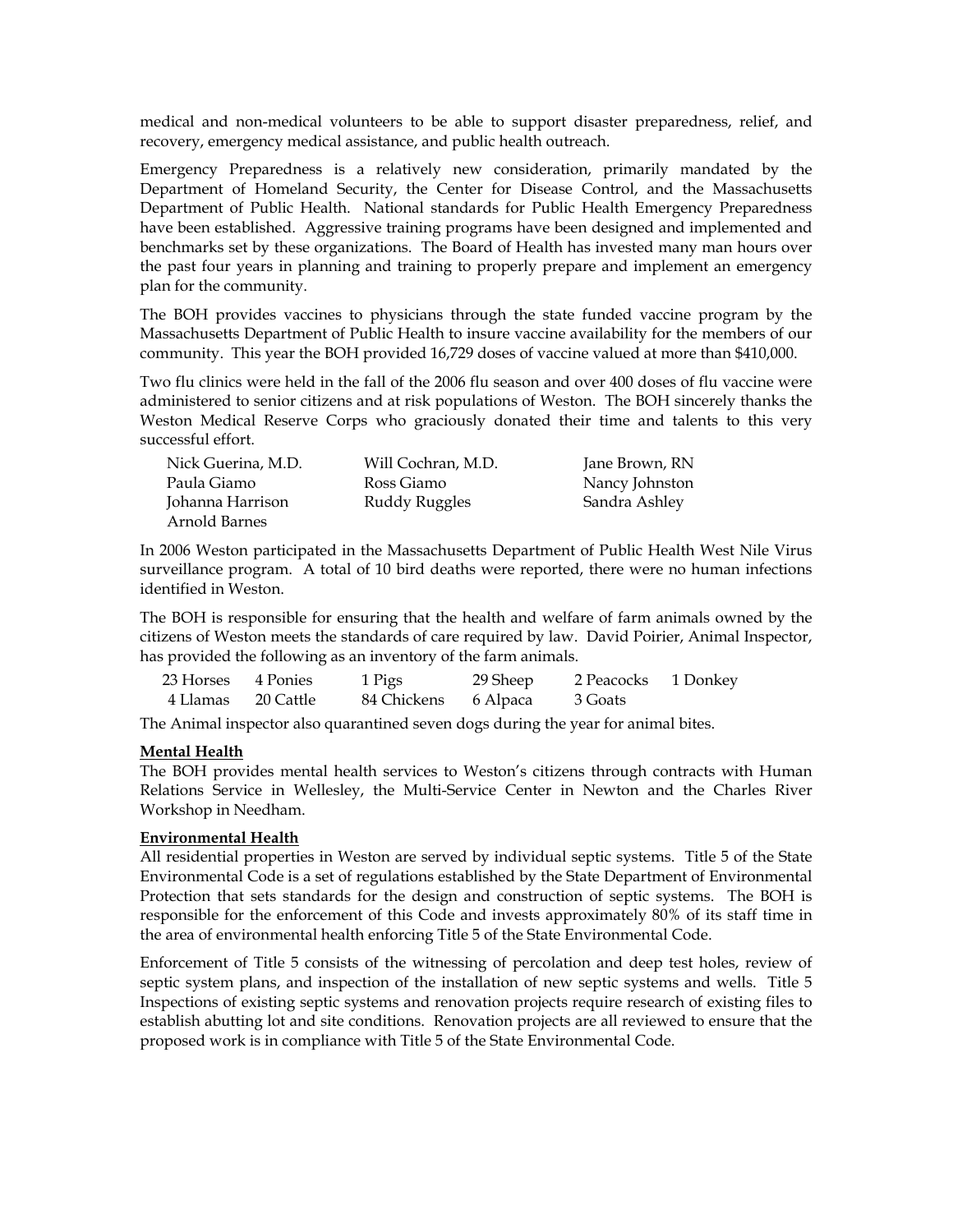There are several large complexes that require sewerage treatment plants. These complexes have ground water discharge permits issued through the Department of Environmental Protection. Reports are forwarded to the BOH and are reviewed to establish that the treatment plants are operating within the parameters of the permit.

| Activity                                                | 2006      | 2005      | 2004           |
|---------------------------------------------------------|-----------|-----------|----------------|
| Septic System Permits                                   | 130       | 106       | 142            |
| Septic System Plan Reviews                              | 201       | 221       | 265            |
| Septic System Inspections/meetings                      | 430       | 590       | 1047           |
| Title V Inspection Reports/Reviews                      | 258       | 164       | 376            |
| Soil/Percolation Tests Witnessed                        | 492       | 498       | 620            |
| Septic System Installer's Licenses                      | 52        | 56        | 40             |
| Septic System Installer's Exams                         | 4         | 10        | $\overline{2}$ |
| Septic System Pumper/Hauler Permits                     | 45        | 22        | 12             |
| Renovation/Addition Permits                             | 187       | 192       | 177            |
| Renovation/Addition Permit Review/Meetings              | 285       | 300       | 259            |
| Environmental Investigations                            | 25        | 36        | 19             |
| Well Permits/Review/Inspection                          | 18        | 39        | 4              |
| Communicable Disease Investigations                     | 54        | 79        | 51             |
| <b>Emergency Preparedness Meetings</b>                  | 114       | 76        | 27             |
| Community Health and Wellness Meetings/Trainings        | 102       | 57        | 26             |
| <b>Food Service Permits</b>                             | 54        | 48        | 48             |
| <b>Food Service Inspections</b>                         | 104       | 92        | 97             |
| <b>Camp Permits</b>                                     | 13        | 9         | 8              |
| Camp Inspections                                        | 36        | 25        | 15             |
| Commercial/Residential Pool, Hot Tub, Beach Permits     | 25        | 26        | 19             |
| Commercial/Residential Pool, Hot Tub, Beach Inspections | 39        | 31        | 19             |
| <b>Body Work Permits</b>                                | 3         | 5         | 5              |
| Housing Complaint Investigations/Court                  | 23        | 4         | 51             |
| <b>Administration Meetings</b>                          | 32        | 43        | 18             |
| <b>Training Meetings</b>                                | 39        | 48        | 42             |
| <b>Burial Permits</b>                                   | 76        | 115       | 105            |
| Port-a-John Permits                                     | 97        | 69        | 45             |
| <b>Phone Calls</b>                                      | 6627      | $6000+$   | 6800           |
| Research                                                | 3164      | 3057      | 3062           |
| Dumpster Permit                                         | 48        | 13        |                |
| Total Revenue for Calendar Year                         | \$171,602 | \$161,136 | \$162,350      |

# **Detail of Regular Services Provided by the BOH**

\* Totals unavailable